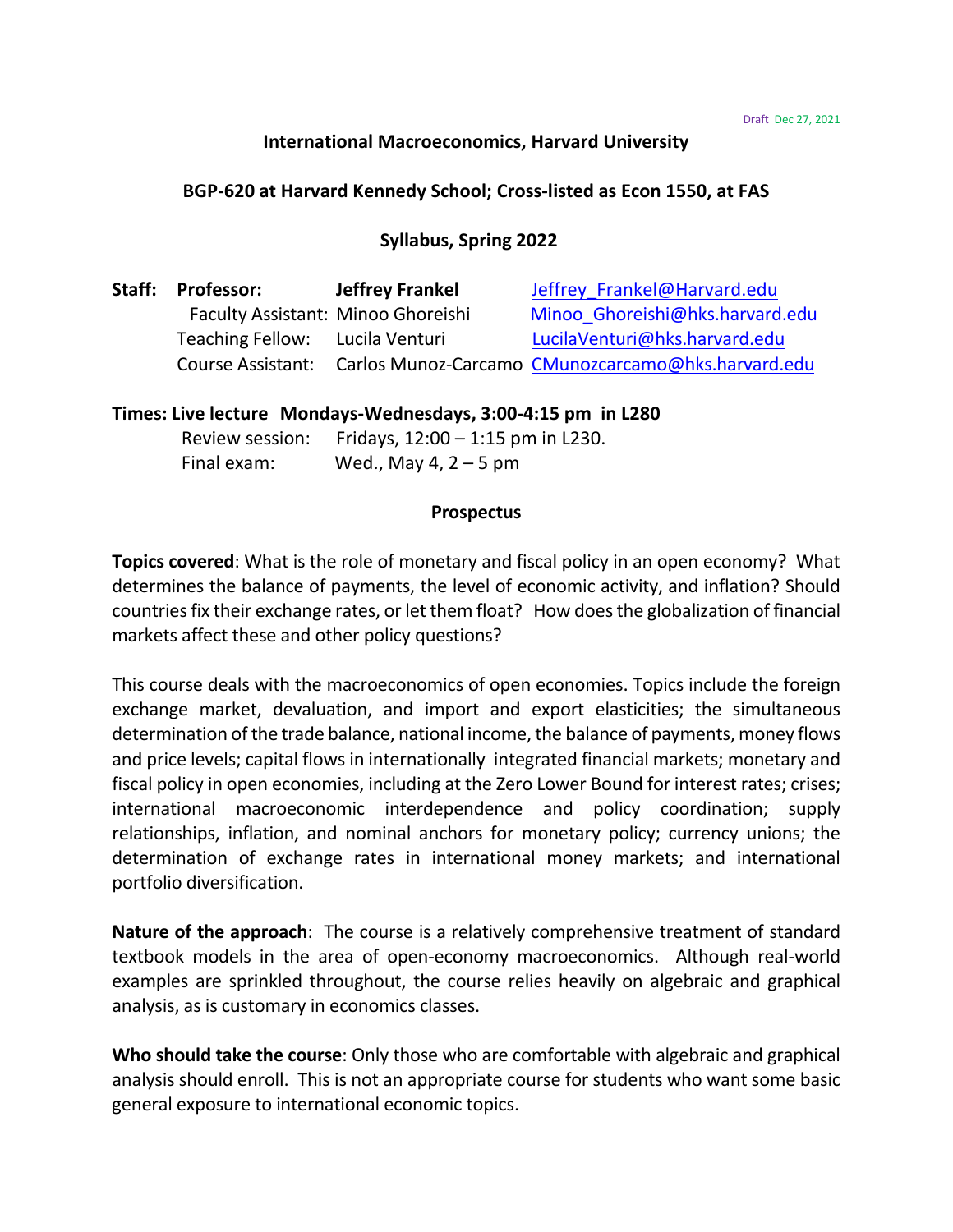**Prerequisites**: Familiarity with the principles of economics and with intermediate-level macroeconomics is necessary, particularly standard models of monetary and fiscal policy and their effects on interest rates and income. API-101 and API-121, respectively, satisfy the prerequisites for micro and macroeconomics, as do Econ 1010a (or 1011a) and 1010b (or 1011b) in FAS. Students must be comfortable with algebra.

**Problem Sets**: Seven quantitative problem sets are planned.

# **Grading**:

Problem sets -- 30%; Mid-term exam – 25%; Final exam -- 35%; Class participation —10%.

Students are responsible for knowing what is in [the Academic Code](https://www.hks.harvard.edu/educational-programs/academic-calendars-policies/student-handbook/general-regulations-and-1) and abiding by it, including this paragraph:

*"Cheating on assignments or exams, plagiarizing or misrepresenting the ideas or language of someone else as one's own, falsifying data, or any other instance of academic dishonesty violates the standards of our community, as well as the standards of the wider world of learning and affairs…If students submit work not their own…, including from the Internet, they will be subject to discipline by the HKS Administrative Board, ranging from a warning to required withdrawal or expulsion from HKS."*

# **Readings**

The required text is *World Trade & Payments*, by Caves, Frankel, & Jones (Addison-Wesley, 10th ed., 2007), available via the [Coop;](https://tinyurl.com/300-W20-ECON-1550-1) via the professor's [Publications](https://scholar.harvard.edu/frankel/publications-1) page; or via chapter links below..

Links to other readings listed below are also available.

- \* Asterisk denotes recommended readings.
- \*\* Double asterisk denotes required readings.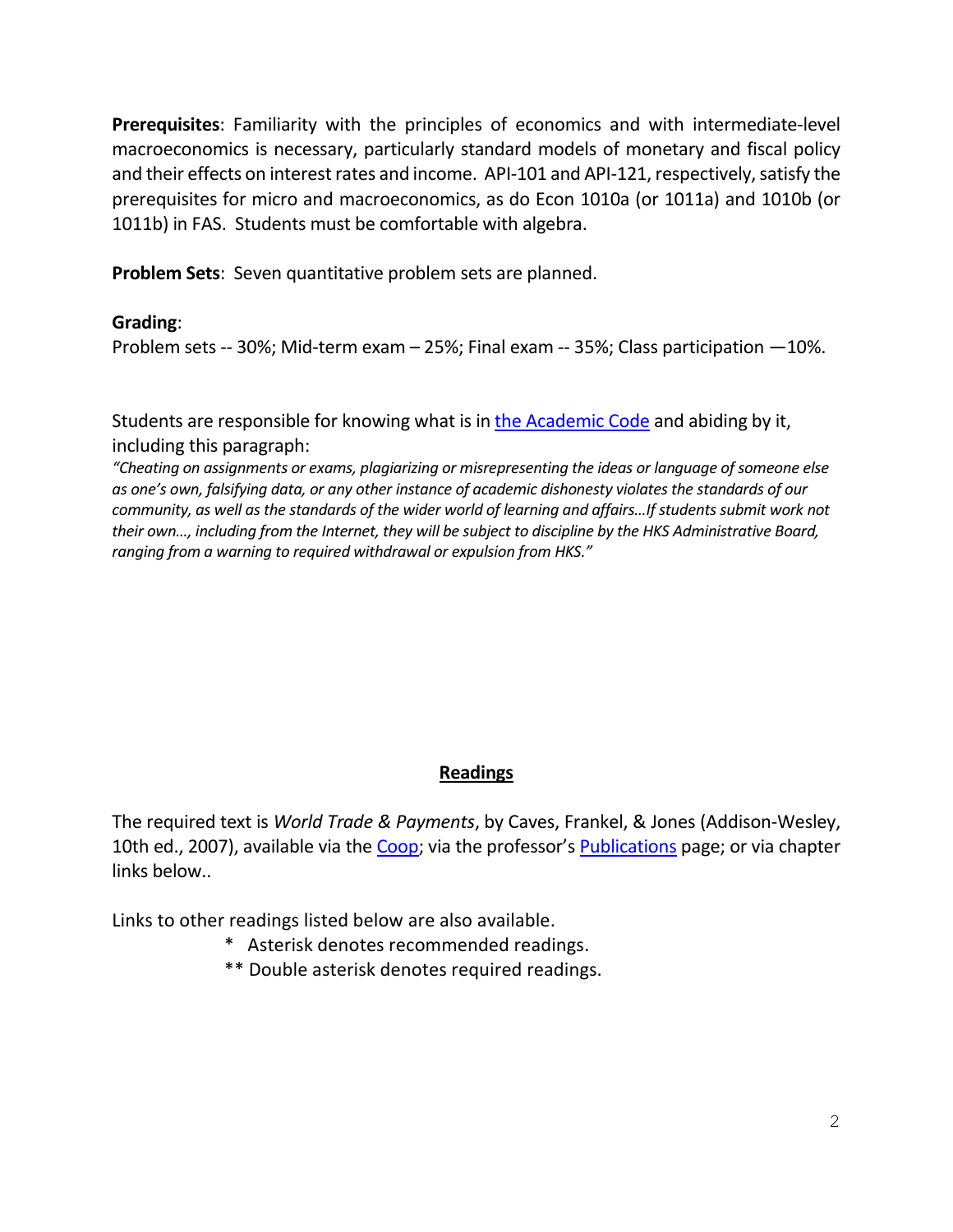# **BGP 620/Econ 1550 – International Macroeconomics Course Outline**

| <b>Lecture date and Topic</b>                                                                                                                                                                                                                                                                                                                                                                                                                | <b>Chapter in</b><br><b>Textbook</b> |  |  |  |
|----------------------------------------------------------------------------------------------------------------------------------------------------------------------------------------------------------------------------------------------------------------------------------------------------------------------------------------------------------------------------------------------------------------------------------------------|--------------------------------------|--|--|--|
| <b>I. ELASTICITIES &amp; THE TRADE BALANCE</b>                                                                                                                                                                                                                                                                                                                                                                                               |                                      |  |  |  |
| Lecture 1, Jan. 24, 2022: Balance of payments accounting.<br>Supply & demand for foreign exchange.                                                                                                                                                                                                                                                                                                                                           | WTP Ch.15 **                         |  |  |  |
| "Tourism and the Trade Balance: A Number of Great Import," The Economist, Feb. 15, 2014.*<br>"Beijing hails success in battle against capital flight," Financial Times, Aug. 8, 2017.*<br>"China Concerns: Tourism deficit leaves current account vulnerable to trade shock," Financial Times, June 14, 2018.**<br>"A milder infection: The Philippine peso is the champion of emerging-market currencies," The Economist, July 23, 2020. ** |                                      |  |  |  |
| Lecture 2, Jan. 26: Export & import elasticities                                                                                                                                                                                                                                                                                                                                                                                             | WTP Ch.16: 16.1 **                   |  |  |  |
| "The Other Deficit," The Economist, October 17, 2015.<br>"Pakistan's economy: In need of re-stitching," The Economist, June 16, 2018. *                                                                                                                                                                                                                                                                                                      |                                      |  |  |  |
| Lecture 3, Jan. 31: Empirical effects of devaluation on the trade balance                                                                                                                                                                                                                                                                                                                                                                    | $16.2**$                             |  |  |  |
| "Petri-dish economies: Poland - Few woes in Warsaw," The Economist, April 30, 2011. **<br>"Swiss cheesemakers long for a stronger euro," Financial Times, August 1, 2017. *                                                                                                                                                                                                                                                                  |                                      |  |  |  |
| Due Wed., Feb. 2. Problem Set 1: Balance of payments accounting & Trade elasticities                                                                                                                                                                                                                                                                                                                                                         |                                      |  |  |  |
| <b>II. THE KEYNESIAN MODEL</b>                                                                                                                                                                                                                                                                                                                                                                                                               | <b>WTP 17:</b>                       |  |  |  |
| Lecture 4, Feb.2: National saving identity;<br>Multipliers in an open economy.                                                                                                                                                                                                                                                                                                                                                               | $17.1 - 17.2$ **<br>17.3-17.4. **    |  |  |  |
| Ethan Ilzetzki, Enrique Mendoza, & Carlos Vegh, 2013, "How Big (Small?) Are Fiscal Multipliers?," JME, 60(2), 239-254. NBER WP<br>16479 or IMF WP 1152. Summarized in NBER Digest, 2011. *<br>Olivier Blanchard and Daniel Leigh, 2014, "Growth Forecasts Errors and Fiscal Multipliers," American Economic Review, 103,<br>no.3, pp. 117-12. Based on IMF WP 13-1. *                                                                        |                                      |  |  |  |

["Chile's Economy: Cashing in the fruits of rigor,"](http://www.economist.com/node/13145570) *The Economist*, Feb. 19, 2009. \*

"[Economics focus: Much ado about multipliers](http://www.economist.com/node/14505361)," *The Economist*, Sept. 26, 2009.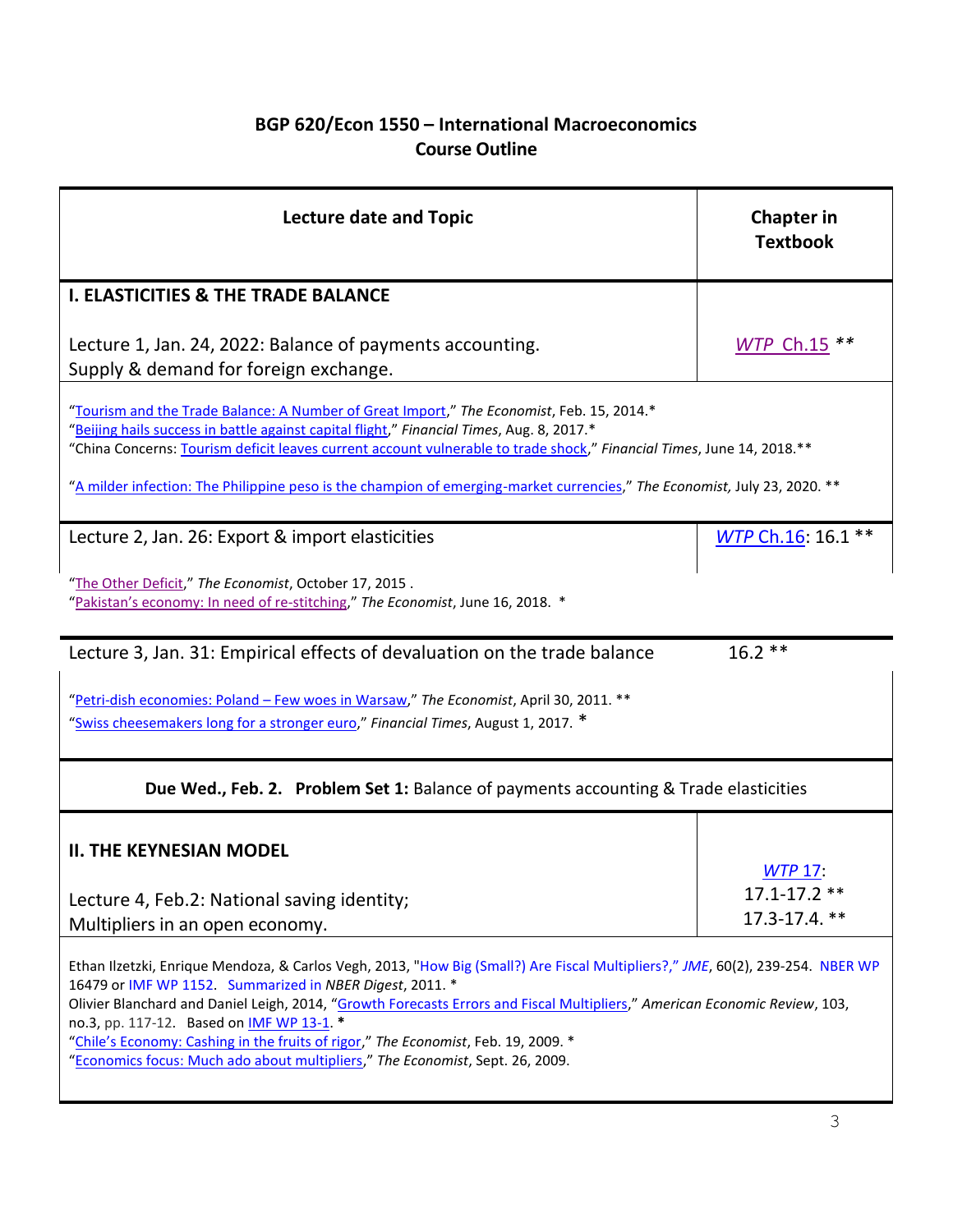Lecture 5, Feb.7: Large-country repercussions; Transmission of disturbances ["Fiscal Multipliers: Where does the buck stop?"](http://www.economist.com/news/economics-brief/21704784-fiscal-stimulus-idea-championed-john-maynard-keynes-has-gone-and-out) *The Economist*, Aug. 13, 2016. \* "[US stimulus and strong remittances give boost to Mexico](https://www.ft.com/content/87d90479-3151-4f82-b88a-33261db44fa3)," *Financial Times*, June 17, 2021. **Due Wed., Feb. 9. Problem Set 2:** Keynesian model Lecture 6, Feb. 9: Internal & external balance **[WTP](https://scholar.harvard.edu/files/frankel/files/wtpfrankel.cp18.p327-352.pdf)** 18:18.2 \*\* **III. MONEY & THE BALANCE OF PAYMENTS** Lecture 7, Feb. 14: Monetary policy, including at the Zero Lower Bound <sup>[WTP](https://scholar.harvard.edu/files/frankel/files/wtpfrankel.cp18.p327-352.pdf)</sup> 18: 18.3 \*\* **Due Wed., Feb. 16. Problem Set 3:** Internal & external balance Lecture 8, Feb. 16: Reserve flows 19.1 \*\* "[The global monetary system: Not floating, but flailing](http://www.economist.com/news/finance-and-economics/21606322-after-150-years-monetary-experimentation-world-remains-unsure-how)," *The Economist*, July 5, 2014. "What comes after Bretton Woods II? [The world's monetary system is breaking down,](https://www.economist.com/finance-and-economics/2019/08/15/what-comes-after-bretton-woods-ii)" *The Economist*, Aug. 15, 2019.\* **IV. Globalization of Goods & Financial Markets** Lecture 9, Feb.23: Goods market integration & PPP *[WTP](https://scholar.harvard.edu/files/frankel/files/wtpfrankel.cp19.p353-390.pdf)* 19: 19.2-19.4\*\* [The Big Mac index: Interactive Currency Comparison Tool](http://www.economist.com/content/big-mac-index) [updated twice a year] **\*\*** Michael Pakko and Patricia Pollard, 2003, "[Burgernomics: A Big Mac Guide to Purchasing Power Parity,](https://research.stlouisfed.org/publications/review/03/11/pakko.pdf)" Federal Reserve Bank of St. Louis *Review*, Nov/Dec., 9-28. **Due Mon., Feb. 28. Problem Set 4**: Purchasing Power Parity

> *[WTP](https://scholar.harvard.edu/files/frankel/files/wtpfrankel.cp21.p409-444.pdf)* 21: 21.1-21.4\*\*

["Finance: Trick or Treat?"](http://www.economist.com/node/252285) *The Economist*, Oct. 23, 1999. "[Future Perfect](http://www.economist.com/node/326882)," *The Economist*, Nov. 27, 1999. \* Carmen Reinhart & Kenneth Rogoff, 2004, ["Serial Default And The 'Paradox' Of Rich-To-Poor Capital Flows,"](http://ideas.repec.org/a/aea/aecrev/v94y2004i2p53-58.html) *American Economic Review*, May, 53-58.

Lecture 10, Feb.28:

Financial integration. The forward market

17.5-17.6. \*\* *[WTP](https://scholar.harvard.edu/files/frankel/files/wtpfrankel.cp18.p327-352.pdf)* 18: 18.1\*\*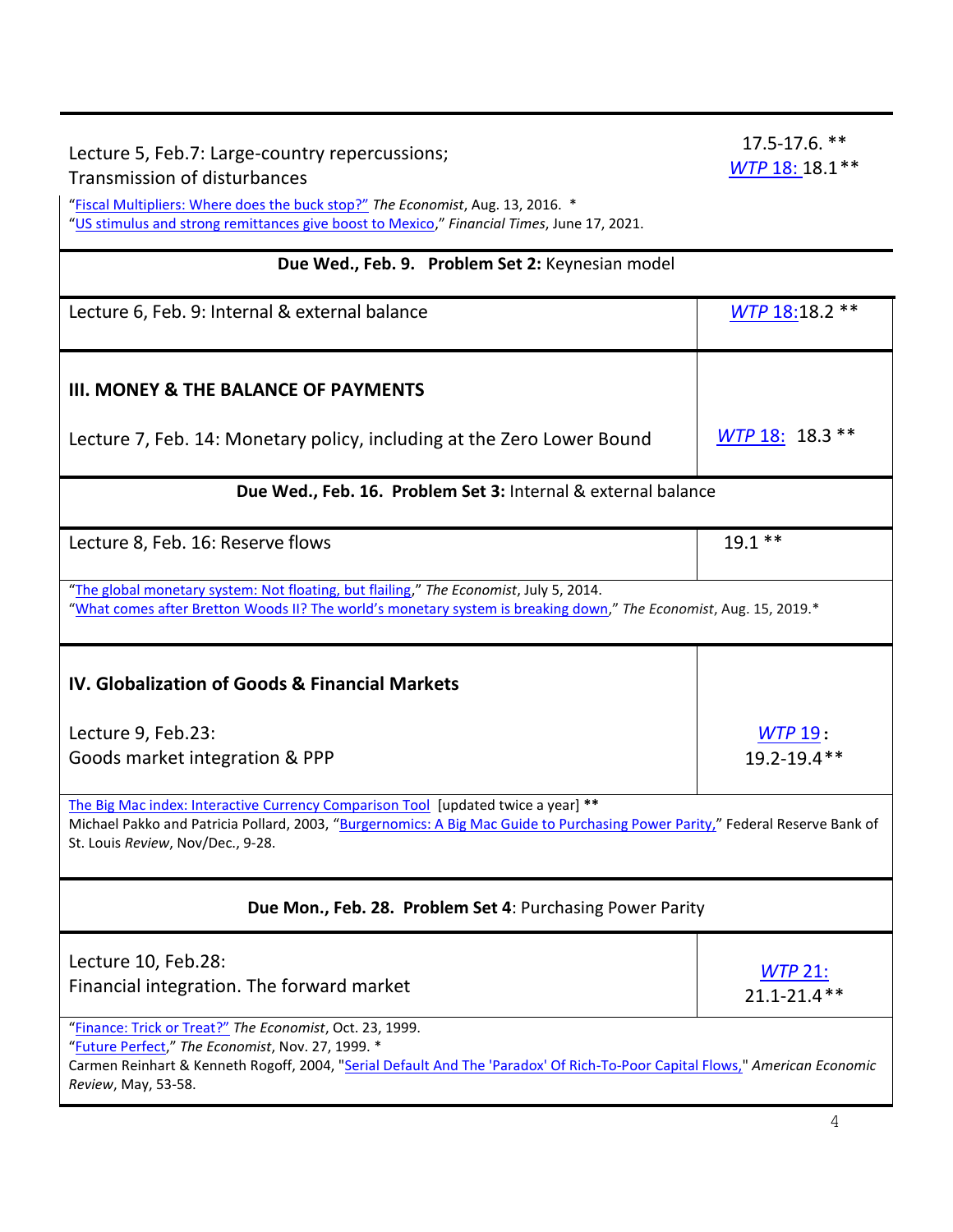| Lecture 11, March 2:<br>Pros & cons of financial opening<br>"Policing the frontiers of finance - Is foreign capital a luxury that poor countries can live without?"<br>[Summary of Rodrik & Subramanian], The Economist, Apr. 12, 2008.<br>"Capital Bonanzas," [Summary of Reinhart & Reinhart] The Economist, Sept.27, 2008. **<br>"Capital controversy," The Economist, April 14, 2012.<br>"An on-off relationship," The Economist, Dec. 13, 2014. *                                                                                                                                            | WTP 21: 21.5 &<br>Appendix **                                |  |  |  |
|---------------------------------------------------------------------------------------------------------------------------------------------------------------------------------------------------------------------------------------------------------------------------------------------------------------------------------------------------------------------------------------------------------------------------------------------------------------------------------------------------------------------------------------------------------------------------------------------------|--------------------------------------------------------------|--|--|--|
| V. Fiscal & Monetary Policy under International Capital Mobility<br>Lecture 12, March 7:<br>The Mundell-Fleming model -- with exchange rate fixed                                                                                                                                                                                                                                                                                                                                                                                                                                                 | $WTP$ 22:<br>22.1-22.3, 22.4-22.7<br>$***$                   |  |  |  |
| 13, March 9: Midterm exam                                                                                                                                                                                                                                                                                                                                                                                                                                                                                                                                                                         |                                                              |  |  |  |
| Lecture 14, March 21:<br>Mundell-Fleming model with floating                                                                                                                                                                                                                                                                                                                                                                                                                                                                                                                                      | <b>WTP 23:</b><br>$23.1 - 23.2$ **                           |  |  |  |
| "Hot money flows into Argentine peso spook President Macri," Financial Times, May 27, 2016.<br>"Swiss central bank blames strong franc as eurozone pulls away," FT, June 16, 2017. *<br>"Argentine businesses battle to survive 40% interest rates," Financial Times, June 11, 2018. *<br>"Japan's economic troubles offer a glimpse of a sobering future," The Economist, Dec.7, 2019. **<br>"Emerging markets' experiments with QE have not turned out too badly," Economist, Oct.31, 2020. **<br>"Erdogan's zany monetary experiment is impoverishing Turkey," The Economist, Nov.24, 2021. ** |                                                              |  |  |  |
| Lecture 15, March 23:<br>Mundell-Fleming with perfect capital mobility & the Impossible Trinity                                                                                                                                                                                                                                                                                                                                                                                                                                                                                                   | 23.3-23.4 **                                                 |  |  |  |
| Paul Krugman, "The Mundell Difference," VoxEU, April 2021. **<br>"China's 'trilemma' makes it vulnerable to more shocks," Financial Times, Feb. 22, 2016.<br>Maurice Obstfeld and Alan Taylor, 2017 "International Monetary Relations: Taking Finance Seriously," Journal of Economic<br>Perspectives, 31, no. 3 Summer, pp. 3-28.                                                                                                                                                                                                                                                                |                                                              |  |  |  |
| Lecture 16, March 28:<br><b>Emerging Markets</b>                                                                                                                                                                                                                                                                                                                                                                                                                                                                                                                                                  | WTP 24: 24.1-24.5;<br>$24.7 - 24.9$ **<br>[Optional: WTP 20] |  |  |  |
| G.Calvo, L.Leiderman & C.Reinhart, 1996, "Inflows of Capital to Developing Countries in the 1990s, "J.Ec.Persp., Spring, 123-39.<br>"Emerging-market debt: A run for your money," The Economist, Aug.28, 2010.<br>"Brazil's economy: Wild horses - A soaring currency" The Economist, Apr. 23, 2011. *<br>"Economic epidemiology," The Economist, June 16, 2012.<br>"Asia's great moderation," The Economist, Nov. 10, 2012.                                                                                                                                                                      |                                                              |  |  |  |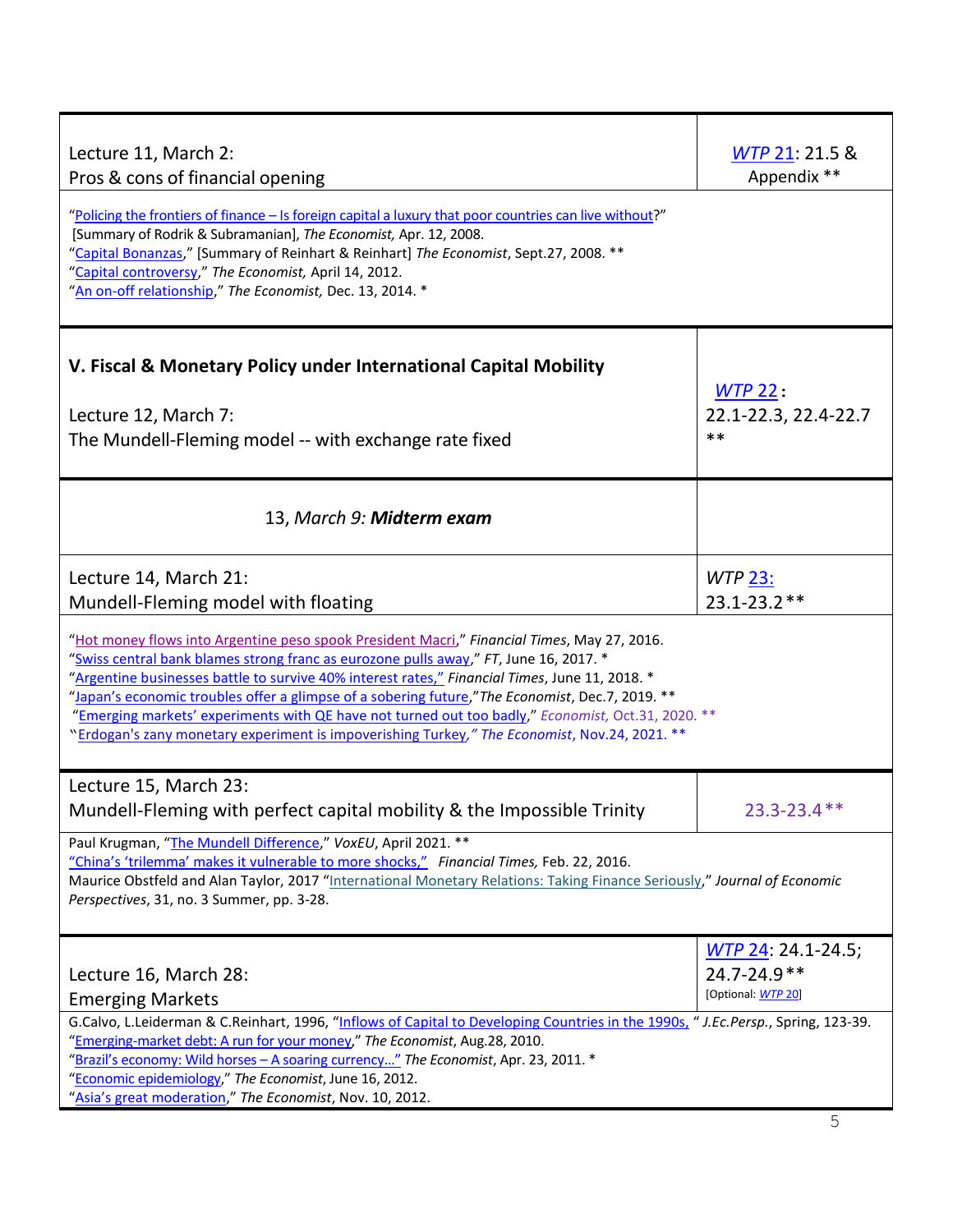| "Financial indulgence," The Economist, April 5, 2014. *<br>"Emerging markets face a dollar double whammy," Urjit Patel, Financial Times, June 4, 2018.*<br>"Lira plunges as rates freeze raises fears over Erdogan's economic role," Financial Times, July 25, 2018.*<br>"Investors Are in Retreat, and the Poorest Countries Are Paying for It" NY Times, Dec. 20, 2018. **                                                                 |                                                |  |  |  |
|----------------------------------------------------------------------------------------------------------------------------------------------------------------------------------------------------------------------------------------------------------------------------------------------------------------------------------------------------------------------------------------------------------------------------------------------|------------------------------------------------|--|--|--|
| Due Wed., March 30. Problem Set 5: The Mundell-Fleming model                                                                                                                                                                                                                                                                                                                                                                                 |                                                |  |  |  |
| <b>VI. Interdependence and Coordination</b>                                                                                                                                                                                                                                                                                                                                                                                                  |                                                |  |  |  |
| Lecture 17, March 30:<br>Effects of fiscal expansion in a large country;<br>Estimates of transmission,<br>International policy coordination.                                                                                                                                                                                                                                                                                                 | $***$<br><b>WTP 25</b><br>25.1<br>25.2<br>25.3 |  |  |  |
| J. Frankel, 2016, "International Coordination," for Policy Challenges in a Diverging Global Economy, R.Glick & M.Spiegel, eds. (Federal<br>Reserve Bank of San Francisco). HKS RWP 16-002. NBER WP 21878. Summary in VoxEU, Dec 2015. **<br>"Brown and Sarkozy seek fiscal boost," Financial Times, December 8, 2008.*<br>"Fingers in the dyke," The Economist, March 21, 2009. *<br>"What a carry-on" Buttonwood, Economist Nov.21, 2015. * |                                                |  |  |  |
| <b>VII. Supply and Inflation</b><br>Lecture 18, April 4: Aggregate Supply, wages & inflation                                                                                                                                                                                                                                                                                                                                                 | <u>WTP 26:</u><br>$26.1$ **                    |  |  |  |
| "Some like it hot: Which emerging economies are at greatest risk of overheating?" The Economist, July 2, 2011. **<br>"Argentina's inflation problem: The price of cooking the books," The Economist, Feb.25, 2012.<br>"China drains cash to curb inflation," Financial Times, Feb. 22, 2013.<br>"South Korea raises rates amid inflation fears," Financial Times, Dec. 1, 2017.*                                                             |                                                |  |  |  |
| Due Wed., April 6. Problem Set 6: International coordination                                                                                                                                                                                                                                                                                                                                                                                 |                                                |  |  |  |
| Lecture 19, April 6: Rational expectations & nominal anchors                                                                                                                                                                                                                                                                                                                                                                                 | <b>WTP 26:</b><br>26.3-26.4 **                 |  |  |  |
| "Nigeria's central bank chief warns on Independence," Financial Times, June 7, 2012.<br>"The desperation of independents: Stubbornly low interest rates may mean the end of central-bank autonomy," The Economist,<br>August 6, 2016.<br>"India's central bank faces a major test of its independence," The Economist, Nov 3rd 2018. *                                                                                                       |                                                |  |  |  |